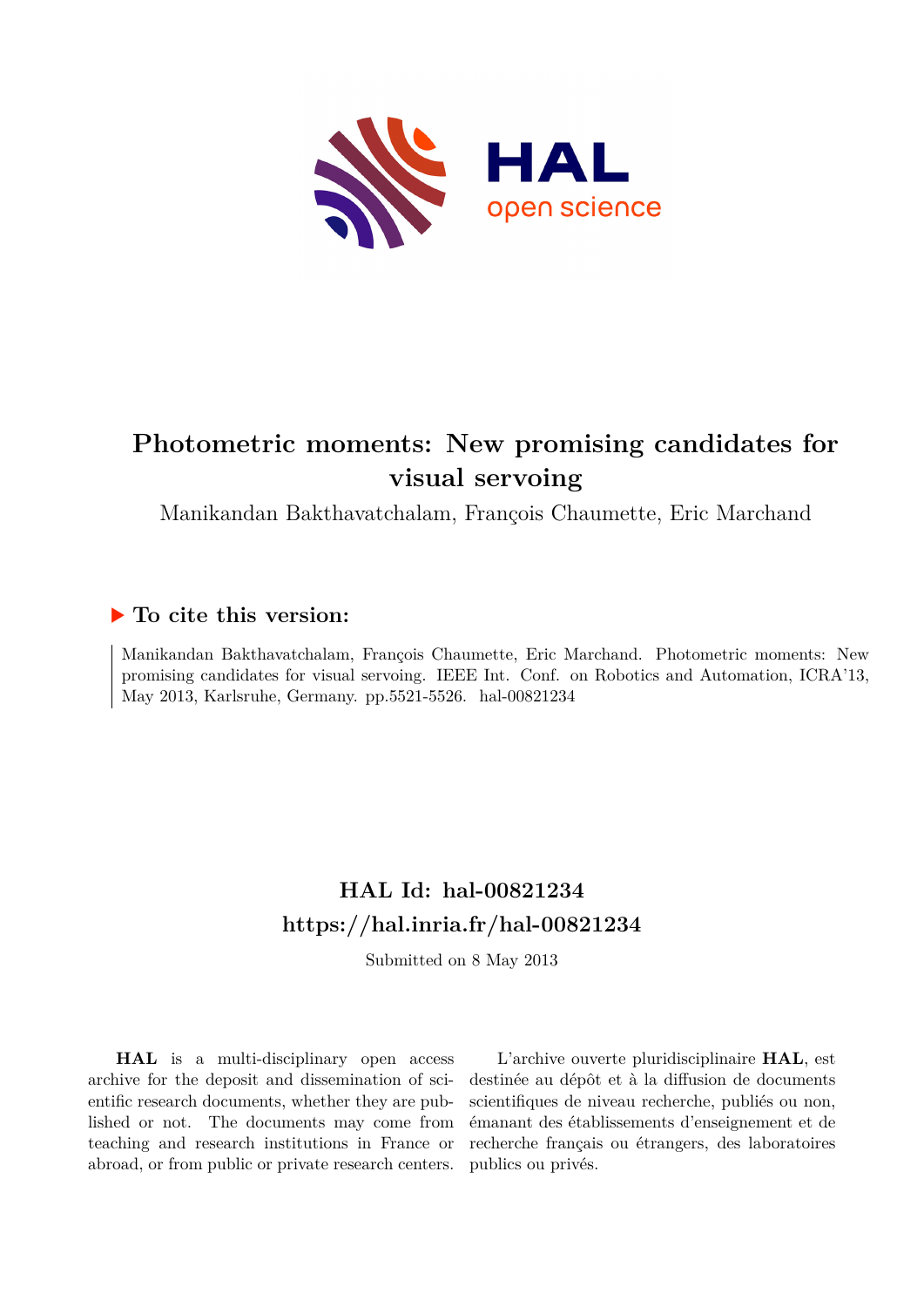# Photometric moments: New promising candidates for visual servoing

Manikandan Bakthavatchalam, François Chaumette, Eric Marchand

*Abstract*— In this paper, we propose a new type of visual features for visual servoing : photometric moments. These global features do not require any segmentation, matching or tracking steps. The analytical form of the interaction matrix is developed in closed form for these features. Results from experiments carried out with photometric moments have been presented. The results validate our modelling and the control scheme. They perform well for large camera displacements and are endowed with a large convergence domain. From the properties exhibited, photometric moments hold promise as better candidates for IBVS over currently existing geometric and pure luminance features.

#### I. INTRODUCTION

Visual servoing is the technique of controlling the degrees of freedom of a dynamic system by means of feedback information coming from visual sensors [1]. Visual features  $s(m(t))$  are built from image measurements  $m(t)$ . These measurements depend upon the pose of the robot at time instant t:  $\mathbf{m}(t) = \mathbf{m}(\mathbf{r}(t))$ . The goal of a visual servoing task consists in controlling the system in such a manner that the error in the visual features between their current and desired values  $\mathbf{s}(t) - \mathbf{s}^*$  is regulated to 0. When geometrical features such as image points, straight lines and even 3D pose or homography are considered, a robust extraction, matching and spatio-temporal tracking of the visual measurements between  $\mathbf{m}(\mathbf{r}(t_0))$  and  $\mathbf{m}(\mathbf{r}(t))$  in the subsequent images is necessary [1].

In order to avoid this bottleneck, recent works [2]–[4] directly used the intensity as visual features. Servoing based on pure luminance feature (also known as *photometric visual servoing*) is an interesting step because image processing is almost completely avoided except for the image gradient calculations used in the interaction matrix [4]. However, one of the issues is that this approach suffers from a small convergence domain due to strong non-linearities in the system dynamics.

In this paper, we consider photometric moments as visual features. Moments are statistical scalar quantities that capture the essential characteristics of an unknown distribution. A set of invariants to translation, rotation and scale derived from moments were first introduced in pattern recognition in [5]. In computer vision, moments have been widely used as region-based shape descriptors for object recognition [6].

The use of image moments to serve as visual features in visual servoing has also been considered in [7]–[10]. However, all these works explicitly require a binary image or a spatial segmentation algorithm that produces a set of segmented homogeneous regions. In contrast, the method of photometric moments that we propose imposes no such restriction. In fact, using photometric moments, it is possible to avoid these steps thus liberating the visual servoing process from the crutches of image processing (image segmentation, etc.,) and feature tracking. In addition, we also obtain a large convergence domain. In [11], image moments computed over a set of SIFT keypoints are used for visual servoing. Naturally, this involves the robust extraction and matching of these keypoints at every frame. All the visual servoing approaches (but [2]–[4] and [12,13]) discard the pixel intensity information in the image. Homography-based visual servoing [14,15] is another existing visual servoing approach which uses textured objects but matching of the texture between the initial and desired images is required. Furthermore, a visual tracking method is necessary to estimate the homography parameters. The aim of our work is to use a different approach to capture the intensity information by means of photometric image moments and utilize them to perform servoing tasks with a robotic platform.

In the same spirit, Kernel-based visual servoing (KBVS) [12] is another recent approach where the authors proposed abstract visual features via spatial sampling functions called "kernels". While KBVS theory is conceptually elegant, how to design kernels and where to place them spatially remain open research issues. Further, our moment features remove the abstraction out of 'kernels' and instead give them an intuitive geometrical interpretation. In KBVS [12], Gaussian kernels and spatial Fourier transform (FT) have been used as visual features to control the four simplest degrees of freedom (dof) of the camera motion. Such kernels however might require a manual tuning of the kernel parameters. Photometric moments are free of such parameters and only moments upto second order are sufficient to control exactly the same subset of motions controlled via KBVS.

Our paper is organized as follows: Section II describes the formulation of photometric moments and mathematical developments for obtaining their interaction matrix. Section III explains the motivation behind the choice of our visual features and control aspects. Results of simulations and real experiments are presented and discussed in Section IV. Conclusions and future works are presented in Section V.

Manikandan Bakthavatchalam (Manikandan.Bakthavatchalam@inria.fr) and François Chaumette (François.Chaumette@inria.fr) are with Inria Rennes Bretagne Atlantique and IRISA, Campus de Beaulieu, 35042 Rennes cedex, France

Eric Marchand (Eric.Marchand@irisa.fr) is with Université de Rennes 1, IRISA, Inria Rennes Bretagne Atlantique, 35042 Rennes cedex, France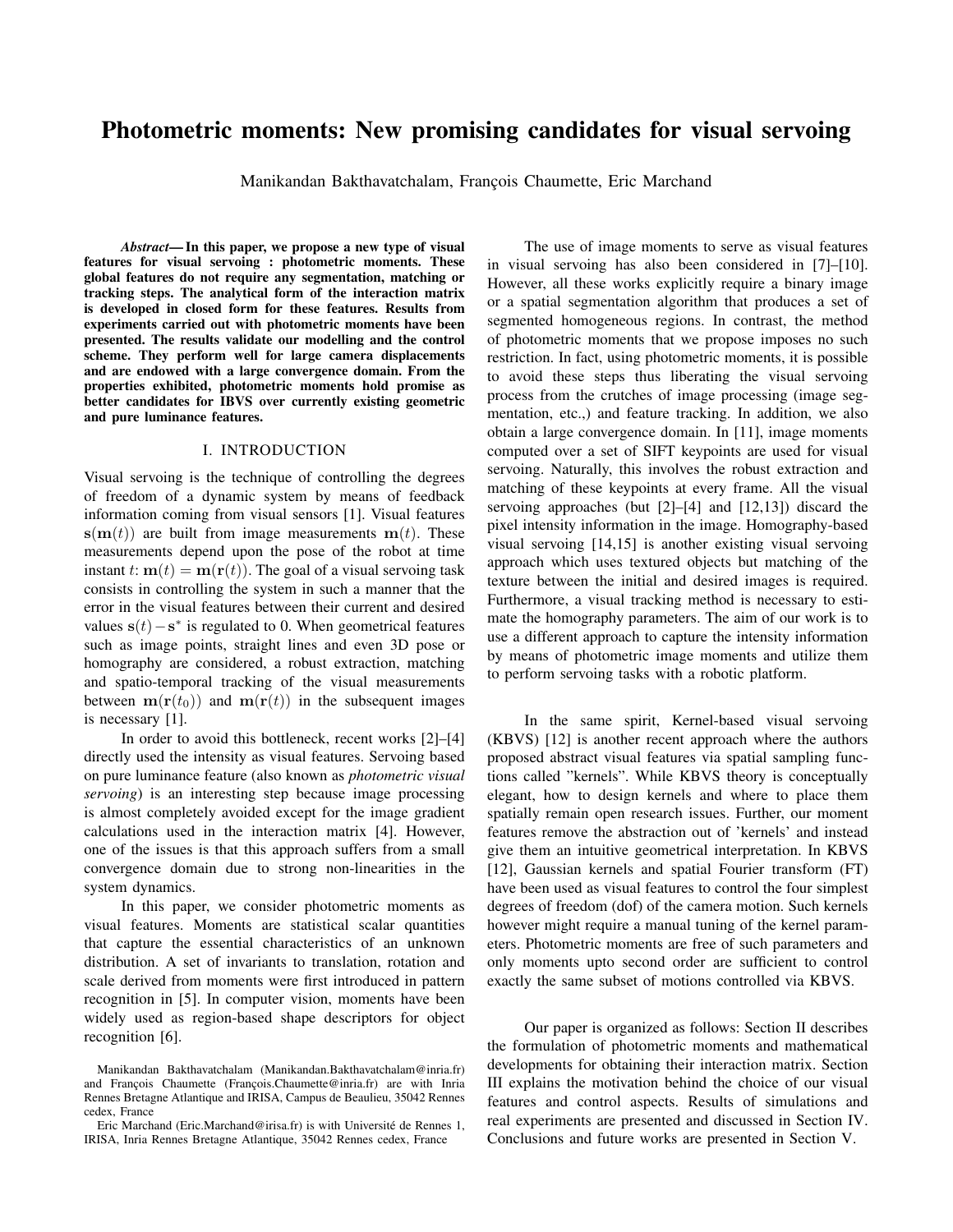#### II. MODELLING OF PHOTOMETRIC MOMENTS

The general expression for the photometric moments in the image plane  $\pi$  can be written as

$$
m_{pq} = \iint\limits_{\pi} x^p y^q \ I((x, y), t) \ \mathrm{d}x \, \mathrm{d}y \tag{1}
$$

where  $p + q$  denotes the order of the moment and  $I(x, y)$  is the image intensity function.

A kernel is as a piece-wise continuous function  $\mathbf{K} : \pi \to$ R that produces a measurement  $\xi \in \mathbb{R}$  when the spatial coordinates are projected onto it [12].

$$
\xi(t) = \int\limits_{\pi} K(x, y) \ I((x, y), t) \, dx \, dy \tag{2}
$$

So, photometric moments neatly fits into the above definition of kernel. Also, it has to be noted that in the case of binary moments that have been studied previously [7], [8], the range of function  $I(x, y)$  was restricted to take on only two values : 0 for the background region and 1 for the image region corresponding to the object projection. So, the segmentation and tracking of that specific region was necessary. As expressed in (1), photometric moments, on the other hand, take into account the intensity information in all the image plane.

#### *A. Development of the interaction matrix*

In order to use any feature  $s$  for visual servoing, its interaction matrix  $L<sub>s</sub>$  has to be determined. This matrix links the variation of the visual features to the spatial velocity of the vision sensor  $v_c$  (expressed in the camera frame  $\mathcal{F}_c$ ) [1]:

$$
\dot{s} = \mathbf{L}_s \ \mathbf{v}_c \tag{3}
$$

The derivative of the photometric moments can be written as:

$$
\dot{m}_{pq} = \iint\limits_{\pi} x^p y^q \, \dot{I}(x, y) \, \mathrm{d}x \, \mathrm{d}y \tag{4}
$$

If the derivative of the photometric moments could be expressed in terms of the camera velocity, we could obtain the interaction matrix of the image moments:

$$
\dot{m}_{pq} = \mathbf{L}_{m_{pq}} \mathbf{v}_c \tag{5}
$$

As in [2], we make use of the classical brightness constancy assumption [16] which considers that the intensity of a moving point  $\mathbf{x} = (x, y)$  remains the same between successive images.

$$
I(\mathbf{x} + \delta \mathbf{x}, t + \delta t) = I(\mathbf{x}, t)
$$
 (6)

A first order Taylor expansion of  $(6)$  around x leads to

$$
\nabla \mathbf{I}^{\top} \dot{\mathbf{x}} + \dot{I} = 0 \tag{7}
$$

where  $\nabla \mathbf{I}^{\top} = \begin{bmatrix} \frac{\partial I}{\partial x} & \frac{\partial I}{\partial y} \end{bmatrix} = \begin{bmatrix} I_x & I_y \end{bmatrix}$  is the spatial gradient at the image point x. We thus obtain

$$
\dot{I}(x,y) = -\nabla \mathbf{I}^{\top} \dot{\mathbf{x}} \tag{8}
$$

which is the well-known optic flow constraint equation [16]. The relation which links the image point velocity to the camera velocity is well known [1] and given by :

$$
\dot{\mathbf{x}} = \mathbf{L}_{\mathbf{x}} \mathbf{v}_c \tag{9}
$$

where  
\n
$$
\mathbf{L}_{\mathbf{x}} = \begin{bmatrix} \mathbf{L}_x \\ \mathbf{L}_y \end{bmatrix} = \begin{bmatrix} \frac{-1}{Z} & 0 & \frac{x}{Z} & xy & -(1+x^2) & y \\ 0 & \frac{-1}{Z} & \frac{y}{Z} & 1+y^2 & -xy & -x \end{bmatrix}
$$
\n(10)

Let us consider that the scene is planar. The depth of the scene points is then related to the image point coordinates by the relation:

$$
\frac{1}{Z} = Ax + By + C \tag{11}
$$

where  $A$ ,  $B$  and  $C$  are scalar parameters that describe the configuration of a plane. Typically, when this plane is parallel to the image plane,  $A = B = 0$ .

By plugging  $(11)$  into  $(10)$  and  $(9)$  into  $(8)$ , we obtain

$$
\dot{I}(x,y) = -\nabla \mathbf{I}^{\top} \mathbf{L}_{\mathbf{x}} \mathbf{v}_c = \mathbf{L}_I \mathbf{v}_c \tag{12}
$$

where  $L_I$  is given by [2] :

$$
\mathbf{L}_{I}^{\top} = \begin{bmatrix} I_x(Ax + By + C) \\ I_y(Ax + By + C) \\ (-xI_x - yI_y)(Ax + By + C) \\ -xyI_x - (1 + y^2)I_y \\ (1 + x^2)I_x + xyI_y \\ -yI_x + xI_y \end{bmatrix}
$$
(13)

Substituting (12) into the equation for the moment derivatives (4), we see that

$$
\dot{m}_{pq} = \iint\limits_{\pi} x^p y^q \mathbf{L}_I \, dx \, dy \, \mathbf{v}_c \tag{14}
$$

We can then write down the interaction matrix of the moments as

$$
\mathbf{L}_{m_{pq}} = \iint\limits_{\pi} x^p y^q \, \mathbf{L}_I \, \mathrm{d}x \, \mathrm{d}y \tag{15}
$$

Direct substitution of  $L<sub>I</sub>$  defined in (13) into the above equation gives us

$$
\mathbf{L}_{m_{pq}}^{\top} = \begin{bmatrix} \iint x^{p} y^{q} I_{x}(Ax + By + C) dx dy \\ \iint x^{p} y^{q} I_{y}(Ax + By + C) dx dy \\ \iint x^{p} y^{q} (-xI_{x} - yI_{y})(Ax + By + C) dx dy \\ \iint x^{p} y^{q} (-xyI_{x} - (1 + y^{2})I_{y}) dx dy \\ \iint x^{p} y^{q} ((1 + x^{2})I_{x} + xyI_{y}) dx dy \\ \iint x^{p} y^{q} (xI_{y} - yI_{x}) dx dy \end{bmatrix}
$$
\n(16)

Direct computation in this form would be time-consuming. In order to simplify the above entries, let us introduce a compact notation as follows:

$$
m_{pq}^{\nabla x} = \iint\limits_{\pi} x^p y^q I_x \, dx \, dy \tag{17a}
$$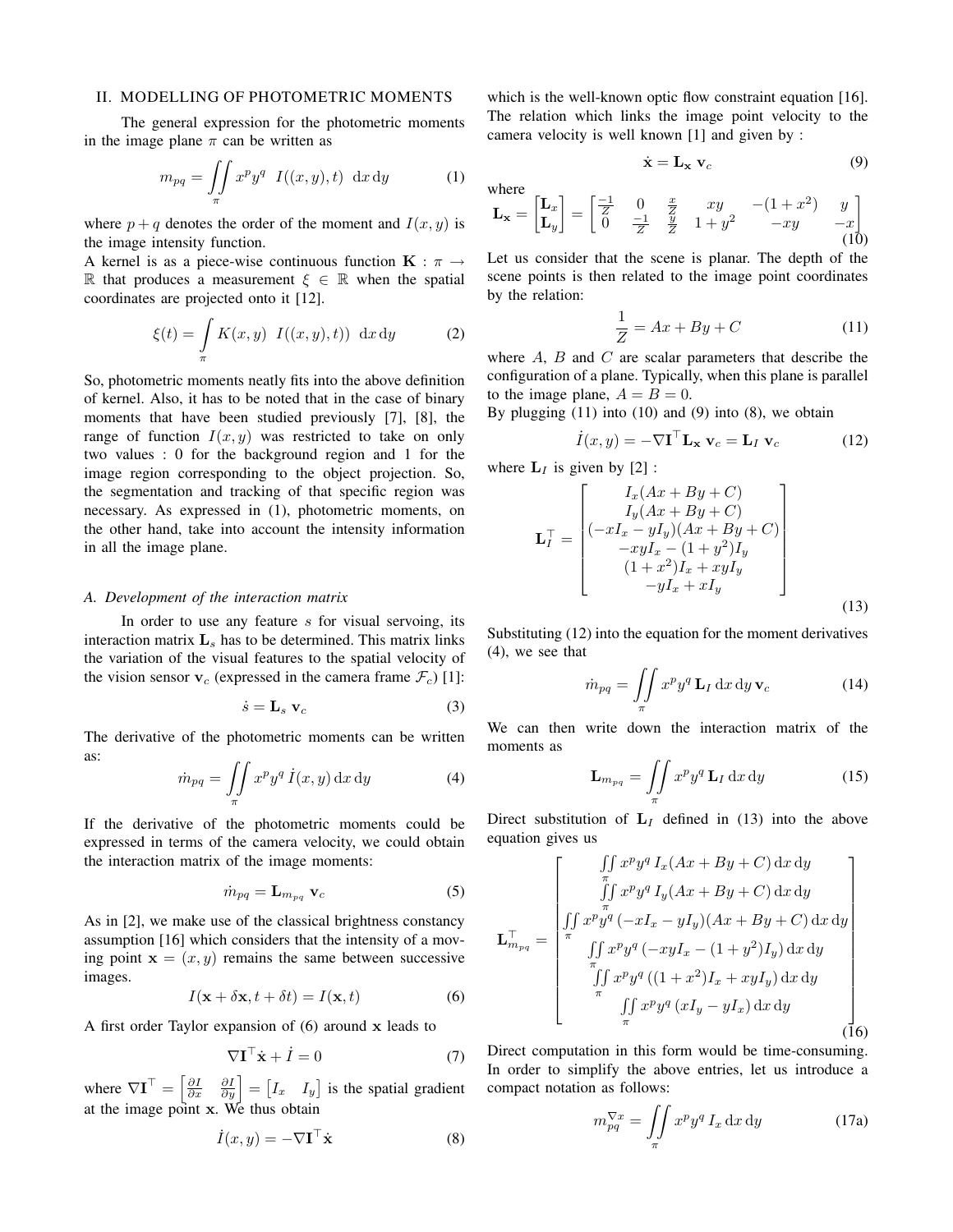$$
m_{pq}^{\nabla y} = \iint\limits_{\pi} x^p y^q I_y \, \mathrm{d}x \, \mathrm{d}y \tag{17b}
$$

A component-wise representation of  $L_{m_{pq}}$  can be written as:

$$
\mathbf{L}_{m_{pq}} = \begin{bmatrix} L_{m_{pq}}^{v_x} & L_{m_{pq}}^{v_y} & L_{m_{pq}}^{v_z} & L_{m_{pq}}^{\omega_x} & L_{m_{pq}}^{\omega_y} & L_{m_{pq}}^{\omega_z} \end{bmatrix} \tag{18}
$$

As a representative example, let us consider a single component of the interaction matrix; the one corresponding to the translational velocity in x.

$$
L_{\mathbf{m}_{pq}}^{v_x} = \iint_{\pi} x^p y^q (Ax + By + C) I_x \, dx \, dy
$$
  
=  $A \iint_{\pi} x^{p+1} y^q I_x \, dx \, dy + B \iint_{\pi} x^p y^{q+1} I_x \, dx \, dy$   
+  $C \iint_{\pi} x^p y^q I_x \, dx \, dy$   
=  $A \, m_{p+1,q}^{\nabla x} + B \, m_{p,q+1}^{\nabla x} + C \, m_{p,q}^{\nabla x}$  (19)

Similar developments for each entry leads to the following set of expressions:

$$
\begin{cases}\nL_{\mathbf{m}_{pq}}^{v_x} = A \, m_{p+1,q}^{\nabla x} + B \, m_{p,q+1}^{\nabla x} + C \, m_{p,q}^{\nabla x} \\
L_{\mathbf{m}_{pq}}^{v_y} = A \, m_{p+1,q}^{\nabla y} + B \, m_{p,q+1}^{\nabla y} + C \, m_{p,q}^{\nabla y} \\
L_{\mathbf{m}_{pq}}^{v_z} = -A \, m_{p+2,q}^{\nabla x} - B \, m_{p+1,q+1}^{\nabla x} - C \, m_{p+1,q}^{\nabla x} \\
\phantom{\mathbf{m}_{pq}} = -A \, m_{p+1,q+1}^{\nabla y} - B \, m_{p,q+2}^{\nabla y} - C \, m_{p,q+1}^{\nabla y} \\
L_{\mathbf{m}_{pq}}^{\omega_x} = -m_{p+1,q+1}^{\nabla x} - m_{p,q}^{\nabla y} - m_{p,q+2}^{\nabla y} \\
L_{\mathbf{m}_{pq}}^{\omega_y} = m_{p,q}^{\nabla x} + m_{p+2,q}^{\nabla x} + m_{p+1,q+1}^{\nabla y} \\
L_{\mathbf{m}_{pq}}^{\omega_z} = -m_{p,q+1}^{\nabla x} + m_{p+1,q}^{\nabla y}\n\end{cases} \tag{20}
$$

We can observe that the expressions exhibit a complex form and involves image gradients. Image gradients are normally computed using derivative filters, which might introduce imprecision in the computed values. So, a further simplification step using Green's theorem was devised, partly to avoid this imprecision. The simplification step also led to an interesting result, which is presented next.

### *B. Simplifications using Green's Theorem*

We proceed with simplifying the terms with  $\nabla$  superscripts in the above expressions. We begin with

$$
m_{pq}^{\nabla x} = \iint\limits_{\pi} \frac{\partial I(x, y)}{\partial x} x^p y^q \, \mathrm{d}x \, \mathrm{d}y \tag{21}
$$

Green's theorem is an elegant mathematical tool which lets us compute the integral of a function defined over a subdomain  $\pi$  of  $\mathbb{R}^2$  by transforming it into a line (curve/contour) integral over the boundary of  $\pi$ , denoted here as  $\partial \pi$ :

$$
\iint_{\pi} \left(\frac{\partial Q}{\partial x} - \frac{\partial P}{\partial y}\right) dx dy = \oint_{\partial \pi} P dx + \oint_{\partial \pi} Q dy \qquad (22)
$$



Fig. 1. Limits for evaluation represented over image

If we let 
$$
Q = I(x, y) x^p y^q
$$
 and  $P = 0$ , then  
\n
$$
\begin{cases}\n\frac{\partial Q}{\partial x} = \frac{\partial I}{\partial x} x^p y^q + p x^{p-1} y^q I(x, y) \\
\frac{\partial P}{\partial y} = 0\n\end{cases}
$$
\n(23)

Replacing these terms in Green's theorem, we obtain

$$
\iint_{\pi} \left[ \frac{\partial I}{\partial x} x^p y^q + p x^{p-1} y^q I(x, y) \right] dx dy
$$

$$
= \oint_{\partial \pi} I(x, y) x^p y^q dy \qquad (24)
$$

from which we deduce

$$
\iint\limits_{\pi} \frac{\partial I}{\partial x} x^p y^q dx dy = -\iint\limits_{\pi} p x^{p-1} y^q I(x, y) dx dy + \oint\limits_{\partial \pi} x^p y^q I(x, y) dy
$$
\n(25)

Therefore, we get

$$
m_{pq}^{\nabla x} = -p \, m_{p-1,q} + \oint_{-l}^{+l} x^p \, y^q \, I(x,y) \mathrm{d}y \tag{26}
$$

The integral term has to be evaluated for the limits  $-l$  and  $l$  of the image plane (see Fig.1). Under the assumption that the border of the image is uniform, this term would evaluate to 0. This "constant border assumption" seems reasonable in practice (as evidenced by our results). In that case, we obtain:

$$
m_{pq}^{\nabla x} = -p m_{p-1,q} \tag{27}
$$

Similar developments in an identical manner yield

$$
m_{pq}^{\nabla y} = -q m_{p,q-1} \tag{28}
$$

Substituting Equations (27) and (28) into the set of equations given by (20), we get the final closed form expressions for the interaction matrix:

$$
L_{\mathbf{m}_{pq}}^{v_x} = -A(p+1)m_{pq} - Bpm_{p-1,q+1} - Cpm_{p-1,q}
$$
  
\n
$$
L_{\mathbf{m}_{pq}}^{v_y} = -Aqm_{p+1,q-1} - B(q+1)m_{p,q} - Cqm_{p,q-1}
$$
  
\n
$$
L_{\mathbf{m}_{pq}}^{v_z} = A(p+q+3)m_{p+1,q} + B(p+q+3)m_{p,q+1}
$$
  
\n
$$
+ C(p+q+2)m_{pq}
$$
  
\n
$$
L_{\mathbf{m}_{pq}}^{w_x} = q m_{p,q-1} + (p+q+3)m_{p,q+1}
$$
  
\n
$$
L_{\mathbf{m}_{pq}}^{w_y} = -p m_{p-1,q} + (p+q+3)m_{p+1,q}
$$
  
\n
$$
L_{\mathbf{m}_{pq}}^{w_z} = p m_{p-1,q+1} - q m_{p+1,q-1}
$$
\n(29)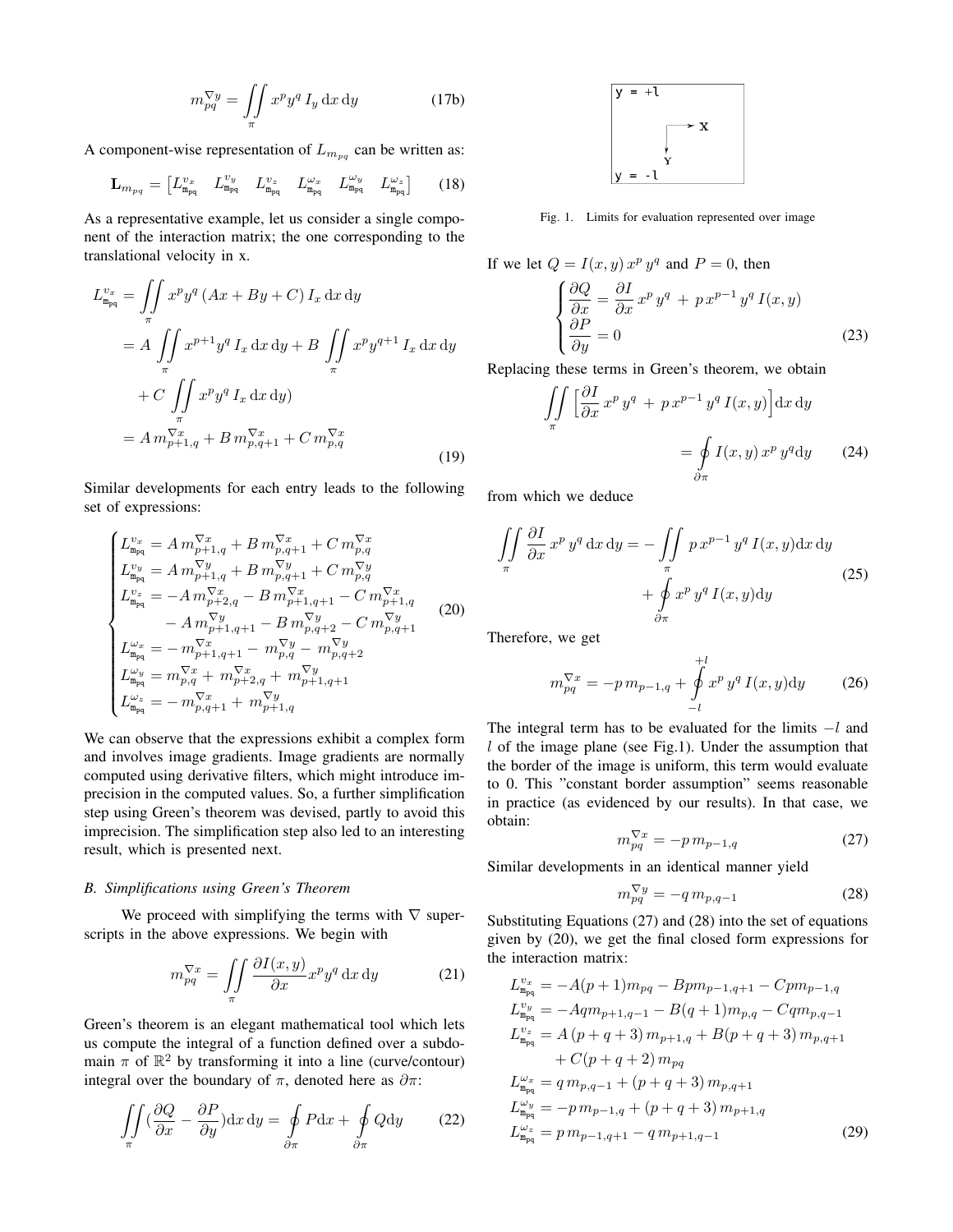From the terms above, we observe that in order to calculate  $L_{m_{pq}}$ , only moments of order upto  $p+q+1$  are required. Also, we see that the interaction matrix components corresponding to the rotational degrees of freedom are free from 3D parameters A, B and C. Another important remark is that the image gradients do not appear anymore, which is beneficial in terms of computation time and robustness to noise. It is interesting to note that exactly the same analytical form as in [7] has been obtained, although in our case, a completely different method has been used for the derivations. So, all the useful results of [7] and [8] as regards to the visual feature selection are applicable as they are for photometric moments.

## III. CONTROL SCHEME

Inspired by [7] and [8], the following set of visual features were chosen to be used in this paper:

$$
\mathbf{s} = (x_n, y_n, a_n, s_x, s_y, \alpha) \tag{30}
$$

where  $x_n = x_g a_n$ ,  $y_n = y_g a_n$ ,  $a_n = Z^* \sqrt{a^* / a}$ .  $Z^*$ is the distance between the object plane and the camera,  $a = m_{00}$  is the photometric area.  $x_q = m_{10}/m_{00}$  and  $y_g = m_{01}/m_{00}$  are the centre of gravity coordinates along the x and y axes. The feature set  $(x_n, y_n, a_n)$  is responsible for controlling the three translation degrees of freedom. This feature set has been selected because it was already shown to produce straight line camera trajectories for pure 3D translation motions in the case of binary moments [8].

As in [7], the features  $s_x, s_y$  and  $\alpha$  were chosen to control the rotational degrees of freedom.  $\alpha$  represents the orientation of the image texture and is used to control the rotational motion around the optical axis. It is given by:

$$
\alpha = \frac{1}{2} \arctan\left(\frac{2\mu_{11}}{\mu_{02} + \mu_{20}}\right)
$$
 (31)

where  $\mu_{pq}$  are the centered moments. As for  $s_x$  and  $s_y$ , we have

$$
s_x = (c_2c_3 + s_2s_3)/K\tag{32}
$$

$$
s_y = (s_2c_3 + c_2s_3)/K\tag{33}
$$

where  $c_3 = c_1^2 - s_1^2$ ,  $s_3 = 2s_1c_1$  and  $K = I_1I_3^{\frac{3}{2}}/\sqrt{a}$  and

$$
\begin{cases}\nI_1 = c_1^2 + s_1^2, I_2 = c_2^2 + s_2^2, I_3 = \mu_{02} + \mu_{20} \\
c_1 = \mu_{20} - \mu_{02}, s_1 = 2\mu_{11} \\
c_2 = \mu_{03} - 3\mu_{21}, s_2 = \mu_{30} - 3\mu_{12}\n\end{cases}
$$
\n(34)

These features are built from Hu's set of invariants [5].

We recall that the distinction that has to be made clear is that our features and their interaction matrices depend on photometric moments and not the binary moments as was done in [7] and [8]. We used the classical control law

$$
\mathbf{v}_c = -\lambda \mathbf{L}_{\mathbf{s}^*}^{\parallel -1} (\mathbf{s} - \mathbf{s}^*)
$$
 (35)

without any modifications, where  $L_{s^*}^{\vert\vert}$  is the interaction matrix at the desired position. This choice allows avoiding the online estimation of any 3D parameter, while ensuring local asymptotic stability of the system in case the desired configuration is such that the object and image planes are parallel  $(A^* = B^* = 0)$  [1]. This matrix has the following decoupled form:

$$
\hat{\mathbf{L}}_{\mathbf{s}}^{||-1} = \begin{bmatrix}\n1 & 0 & 0 & L_{\mathbf{x}_n}^{\omega_x} & L_{\mathbf{x}_n}^{\omega_y} & y_n \\
0 & 1 & 0 & L_{\mathbf{y}_n}^{\omega_x} & L_{\mathbf{y}_n}^{\omega_y} & -x_n \\
0 & 0 & 1 & L_{\mathbf{a}_n}^{\omega_x} & L_{\mathbf{a}_n}^{\omega_y} & 0 \\
0 & 0 & 0 & L_{\mathbf{s}_x}^{\omega_x} & L_{\mathbf{s}_x}^{\omega_y} & 0 \\
0 & 0 & 0 & L_{\mathbf{s}_y}^{\omega_x} & L_{\mathbf{s}_y}^{\omega_y} & 0 \\
0 & 0 & 0 & L_{\alpha}^{\omega_x} & L_{\alpha}^{\omega_y} & -1\n\end{bmatrix}
$$
\n(36)

This structure of the interaction matrix is advantageous since it decouples the rotational motions from the translation.

## IV. EXPERIMENTAL RESULTS

This section presents results from both simulation and real experiments that have been conducted on a 6dof Gantry robot. The code developed for this research was based on the ViSP software platform [17]. We conceived two sets of experiments to study photometric moments. In the first set, we used a reduced set of degrees of freedom of our experimental platform, specifically only the 3D translations and rotation around the optical axis. This set of experiments will allow us to see if there is any undesired behaviour arising due to i) assumptions made in the theoretical developments and ii) the inclusion of pixel intensities. Also, this is the same subset of dof utilised in KBVS [12]. In the second set of experiments, a full 6DOF visual servoing was performed with the full set of features presented in Section III.

### *A. Simulation results*

For the simulation, only results obtained for 6DOF have been reproduced here due to space constraints. The original parameters of the calibrated camera and the same textured images used in the actual experiments were employed in the simulation. For this experiment, translation displacements of  $\Delta T = [10cm, 10cm, 70cm]$  and rotational displacements of  $\Delta R = [20deg, 20deg, 30deg]$  are required in order to attain the desired pose. The desired pose is such that the object and the image planes are parallel and the camera is oriented at 10deg around the optical axis (see  $Fig.2b$ ).

We can observe from the results in Fig.2 that the errors decrease exponentially and the pose parameters converge to their desired values. A good behaviour has been observed in spite of the very large displacements to realize. Let us note here that for the same task, pure luminance features [2,4] does not allow the system to converge since the displacement to realize is very large.

#### *B. Experimental Results*

*Experiment B1:* This experiment is a representative case from a series of experiments conducted with various textures (differing in shape and image content). A nonrectangular, irregularly cut graffiti texture was used. The robot was configured to use only four of its available dof and only the first four of the proposed visual features from (30). The camera displacement to realize was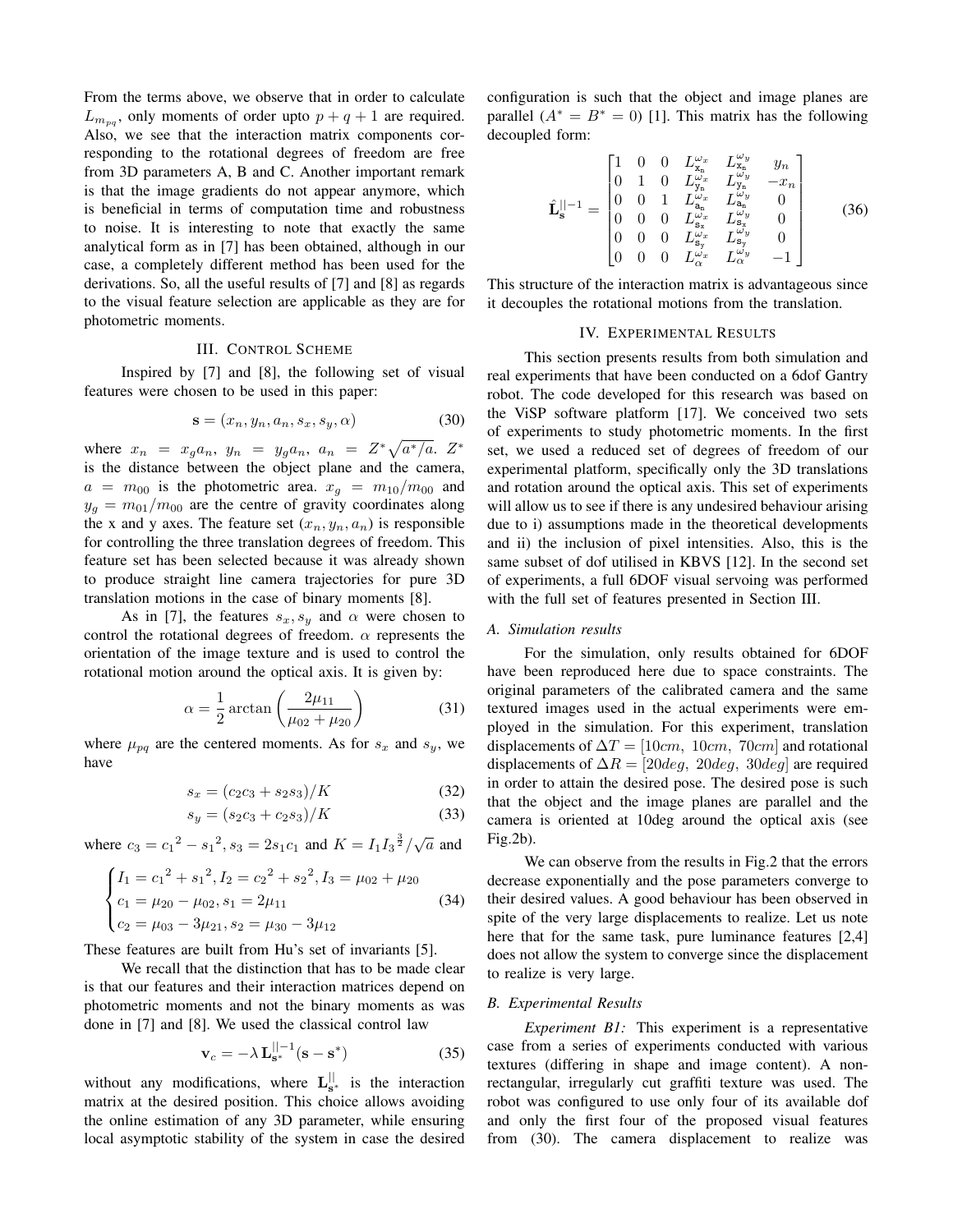



Fig. 2. Simulation results (a) Initial image, (b) Desired image, (c) Errors in visual features  $s - s$ , (d) Robot velocities applied, (e) Robot pose, (f) Spatial camera trajectory

Fig. 3. Experimental results for Experiment B1 : Photometric moments VS with graffiti texture (a) Initial image, (b) Desired image, (c) Errors in visual features s − s∗, (d) Robot velocities applied (e) Robot pose, (f) Spatial camera trajectory

 $\Delta M = [-10cm, 8cm, -25cm, 35deg]$ . A gain of  $\lambda = 0.2$ and depth of  $Z^* = 0.8$  was used in the control law (35). From Figs. 3a and 3b, we can clearly perceive a difference in lighting between the initial and final images. Then, a portion of the texture is occluded in the initial image. In spite of such disturbances, we can note from Fig. 3 that the visual features converged to the desired value, driving the robot to the desired pose. The final accuracy of the positioning from the robot odometry was  $-1.17mm$ ,  $-4.52mm$ ,  $-1.31mm$ ,  $0.09deg$ ]. The errors in translations are of the order of few mm while the rotation error is less than 1 degree. We can also observe that the camera trajectory is not a straight-line at the beginning of the servo (see Fig. 3f). First, a portion of the texture is occluded from the initial camera view. There are a subset of intensities present in the desired image which are missing from the initial image and during the initial stages of the servo. Such phenomena are not accounted for in our model and this explains the non-optimal camera spatial trajectory during the initial iterations. However, such phenomena of missing intensities occur especially for large displacements (such as the one we have chosen) and reduce as the system is driven to the desired configuration.

*Experiment B2:* In this experiment, we tested the photometric moments using all the degrees of freedom of our 6DOF robot. All the six visual features proposed in Section III were used in this experiment. A gain of  $\lambda = 0.7$  and desired depth of  $Z^* = 0.8$  were considered. The camera displacement realized in this experiment was very large as well.  $\Delta T = [10.23cm, 42.76cm, 10cm]$  and rotational displacements of  $\Delta R = [25deg, 15deg, 12deg]$  around the coordinate axes.

The initial pose is such that the image plane is not parallel to the object plane as shown in Fig.4a. This requires a control law with a full rank interaction matrix to drive the task error to zero. In this case involving all the six degrees of freedom, photometric moment features converged to the desired values (see Fig. 4e). The positioning accuracy for this experiment is  $[0.66mm, -1.42mm, 0.16mm]$  for the translation and  $[-0.13deg, -0.06deg, 0.002deg]$  for the rotation axes. However, the camera trajectory is not as direct like in the previous cases. This is due to the use of the approximated interaction matrix at the parallel position  $\mathbf{L}^{\parallel}$  and the nonoptimal choice of visual features  $s_x$  and  $s_y$ . This was not too surprising, since earlier research has demonstrated that the choice of the last two features is difficult [8].

The same experiments as described above were carried out with pure luminance features [2] and we observed that the system did not converge to the desired pose. As said earlier, this is due to the small convergence domain of that